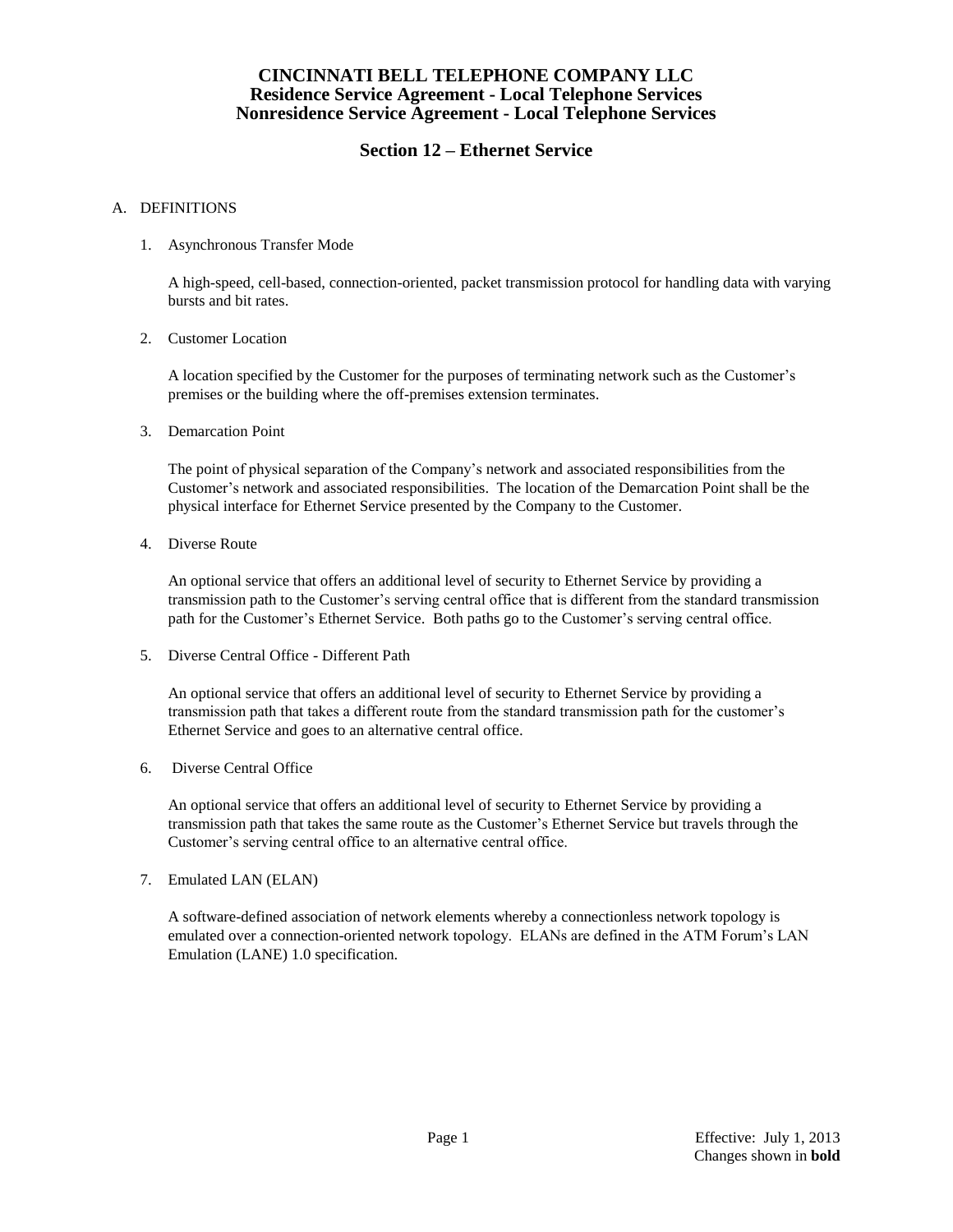# **Section 12 – Ethernet Service**

#### A. DEFINITIONS (Continued)

8. Ethernet LAN

A type of LAN whereby a workstation on the LAN, prior to sending a message to another workstation on the LAN, "listens" to determine if any other workstation is sending a message. If the first workstation "hears" no other messages being sent, it is permitted to send a message. If two or more workstations begin sending messages simultaneously, then each workstation ceases sending the message and a pre-set amount of time must elapse before either workstation may attempt to send again. Ethernet LAN meets IEEE standards 802.3 and 802.3u and operates at a variety of speeds.

9. Ethernet Service

The engineering, configuration, installation, maintenance and repair services provided by the Company under this section of the Agreement to the Customer necessary to interconnect multiple LANs to form a MAN for data transmission.

10. Local Area Network (LAN)

A network connecting computers and other peripheral equipment for data communications over a limited geographical area, usually within a single building or among a few buildings.

11. Metropolitan Area Network (MAN)

A network connecting computers and other peripheral equipment for data communications over a larger geographical area than a LAN, usually within a city or region.

12. Native Mode

The operating speed of the communication on the originating or terminating LAN.

13. Permanent Virtual Circuit (PVC)

A static logical connection used in packet and cell switched networks between two end points. PVCs support long-term ongoing connections between data termination equipment. Permanent logical paths are assigned exclusively to each permanent virtual circuit in the network.

14. Protected Port

A primary and secondary port in both the central office and at the Customer's location which enables traffic to recover to a secondary route automatically in the event of a primary route failure, therefore protecting all of the Customer's data.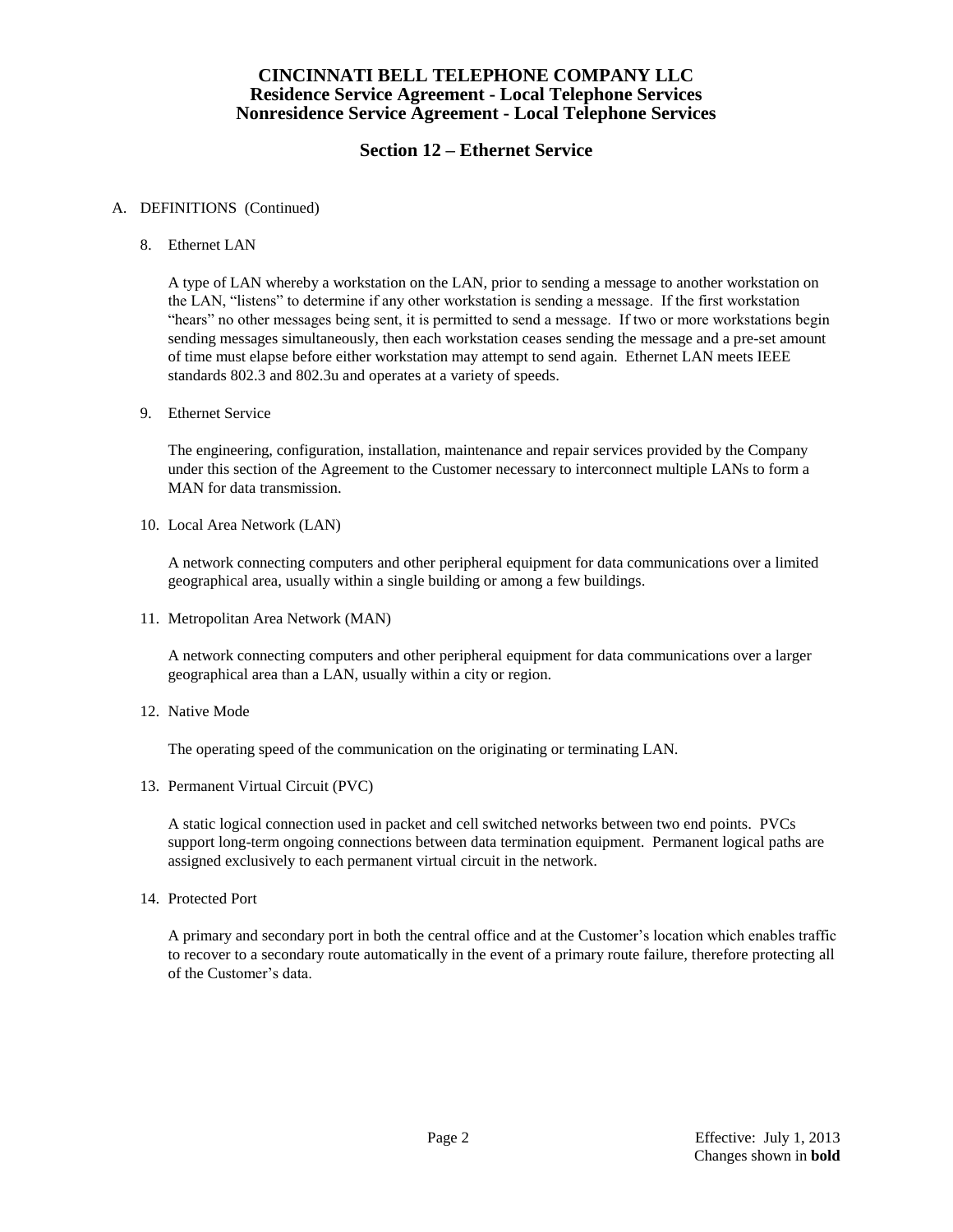# **Section 12 – Ethernet Service**

#### A. DEFINITIONS (Continued)

15. Unprotected Ethernet Service

The Company's standard Ethernet Service.

16. Virtual LAN (VLAN)

A static logical connection used in packet networks for point-to-point, point-to-multipoint, and multipointto-multipoint. Virtual LANs support long-term ongoing connections between data termination equipment. Permanent logical paths are assigned exclusively to each VLAN in the network.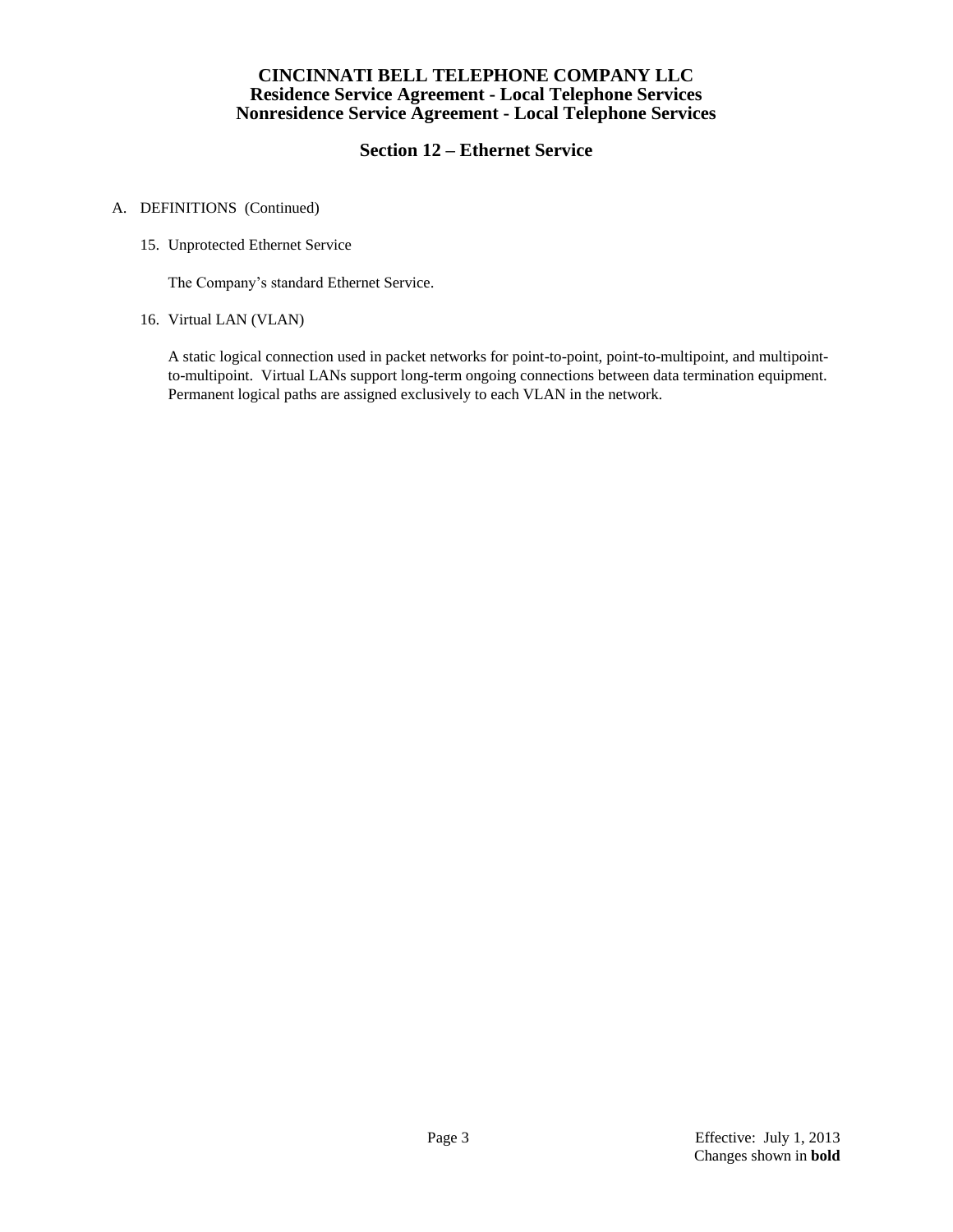## **Section 12 – Ethernet Service**

#### B. TERMS AND CONDITIONS

1. General

Ethernet Service is an end-to-end high-speed data transport service which customers use for LAN interconnection and/or high-speed Internet access.

The Company will provide Ethernet Service for Ethernet LANs operating at a variety of speed.

A special educational offering under Ethernet Service, called Regional Multimedia Educational Network, is available for municipal, county, and state public schools and to parochial and private schools. Qualifying institutions are defined in Section 20 Part H.2.of this Agreement. Terms and conditions in this section of the Agreement are applicable to the Regional Multimedia Educational Network Service.

Ethernet Service will be available 24 hours per day, 7 days per week, except as required to update, enhance, maintain and/or repair Ethernet Service. The Company reserves the right to perform these tasks, as needed, during off-peak hours, normally on Sundays from 12:00 a.m. to 6:00 a.m.

If a major outage to the Company's network occurs, including Ethernet Service, the Company will use reasonable efforts to restore Ethernet Service as soon as reasonably possible, subject to any federal or state laws or regulations that may specify priority for restoration of telephone service, including without limitation, the National Security Emergency Preparedness Telecommunications Service Priority System.

The Company will furnish the Customer with a telephone number which the Customer will use to report any trouble with Ethernet Service.

Unless otherwise agreed in writing, the Company will provide Ethernet Service for data transmission only.

The electrical signals of Ethernet Service operate in compliance with the following American National Standard Institute ("ANSI") or IEEE standards: for Ethernet LANs operating at speeds of 384 Kbps, 768 Kbps, 1.544 Mbps, 3 Mbps, 4.5 Mbps, 6 Mbps, 10 Mbps, 100 Mbps and 1000 Mbps (Gigabit), IEEE Standards 802.3 and 802.3u (Carrier Sense Multiple Access with Collision Detection (SMA/CD) Access Method and Physical Layer Specifications).

Ethernet Service supports the following interfaces:

- a. RJ45 10 base T and 100 base T connections, for Ethernet LAN's operating at a variety of speeds
- b. SX or LX Gigabit Interface Connectors for Ethernet LANs operating at a Native Mode of 1000 Mbps (Gigabit).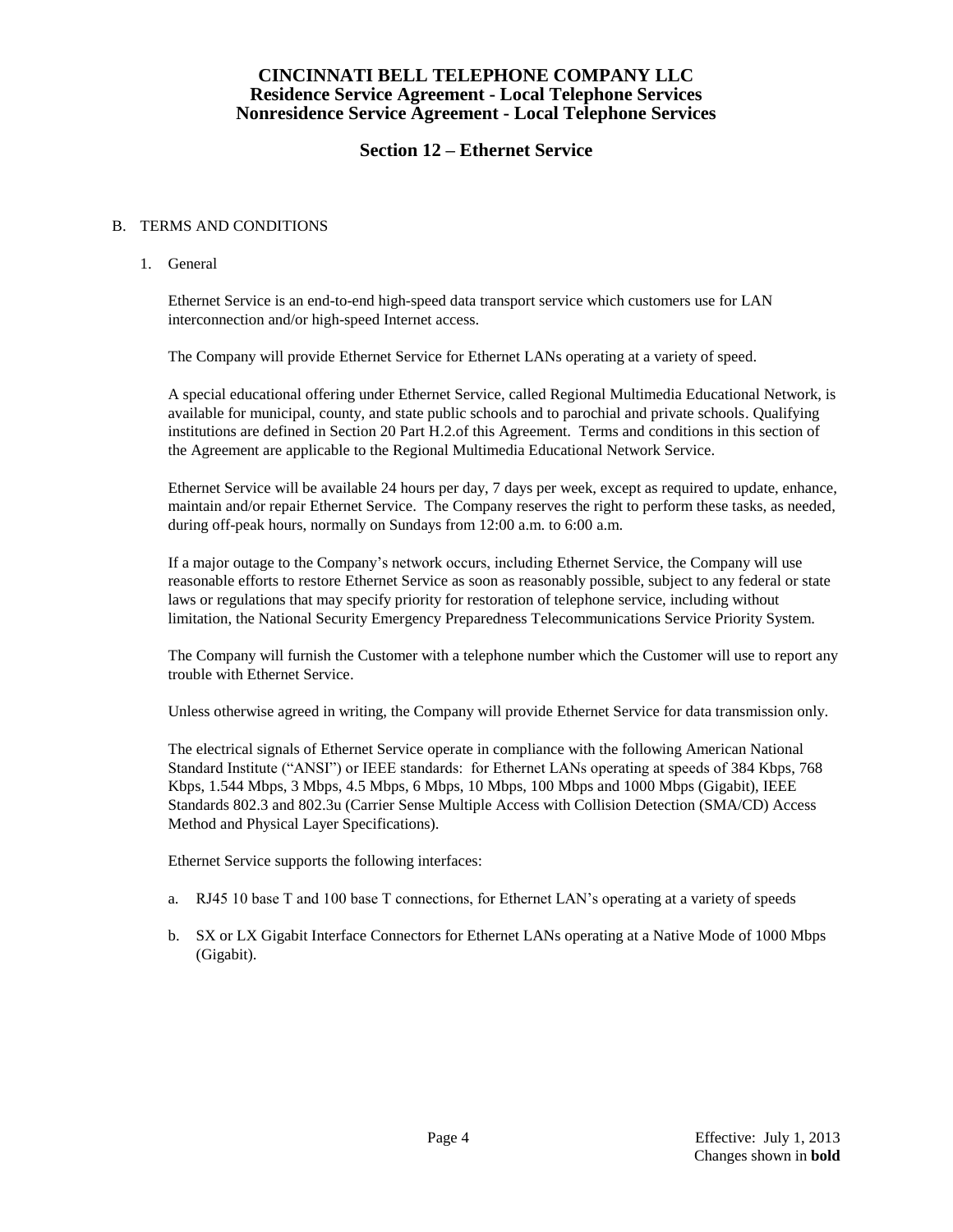## **Section 12 – Ethernet Service**

#### B. TERMS AND CONDITIONS (Continued)

The Company will use its best efforts to repair any inoperable Ethernet Service port within 4 hours after Customer has notified the Company that such port is inoperable. If such port remains inoperable for more than 8 hours after the Customer has notified the Company that such port is inoperable, the Company will credit Customer's account for an amount equal to one-thirtieth (1/30) of the applicable monthly charge for such port. The same credit will apply for each additional 8-hour period that the port remains inoperable. The total amount of all credits for any one inoperable port will not exceed the monthly port charge for such inoperable port. The credit referred to herein shall be the Company's entire liability and Customer's exclusive remedy for any damages resulting from such inoperable port.

The Company will not be responsible for damages, malfunctions or failures caused by:

- a. Customer's failure to follow any operation or maintenance instructions provided by the Company to the Customer
- b. Customer's repair, modification to, or relocation of equipment used to provide service hereunder, or attachment of equipment not approved by the Company
- c. Abuse, misuse, or negligent acts of the Customer.

The Customer may request the Company to perform repair service for the Customer in such instances on a time-and-materials basis.

At locations where Customer provides power to the Company, the Company is not responsible for out of service conditions caused by power outages.

If Customer cancels, in whole or in part, any requested addition, rearrangement, relocation or other modification to Ethernet Service prior to completion thereof, Customer will reimburse the Company for the actual expenses incurred by the Company in connection with such modification prior to the Company's receipt of notice of cancellation; provided, however, the amount of such reimbursement will not exceed the service, construction, installation, termination and other charges for which Customer would have otherwise been responsible.

Customer may add additional ports to its Ethernet Service or to its Ethernet Service Regional Multimedia Education Network Service at the rates in effect at the time of such addition pursuant to this section of the Agreement, respectively, provided the Company has sufficient existing equipment. If sufficient equipment capacity or outside plant facilities are not available, Customer will be responsible for any special construction or other charges required to add such additional port(s) to its Ethernet Service.

An initial port is required in order to provide Ethernet Service to a Customer's location. Additional ports are only available to a Customer's location with at least one initial port.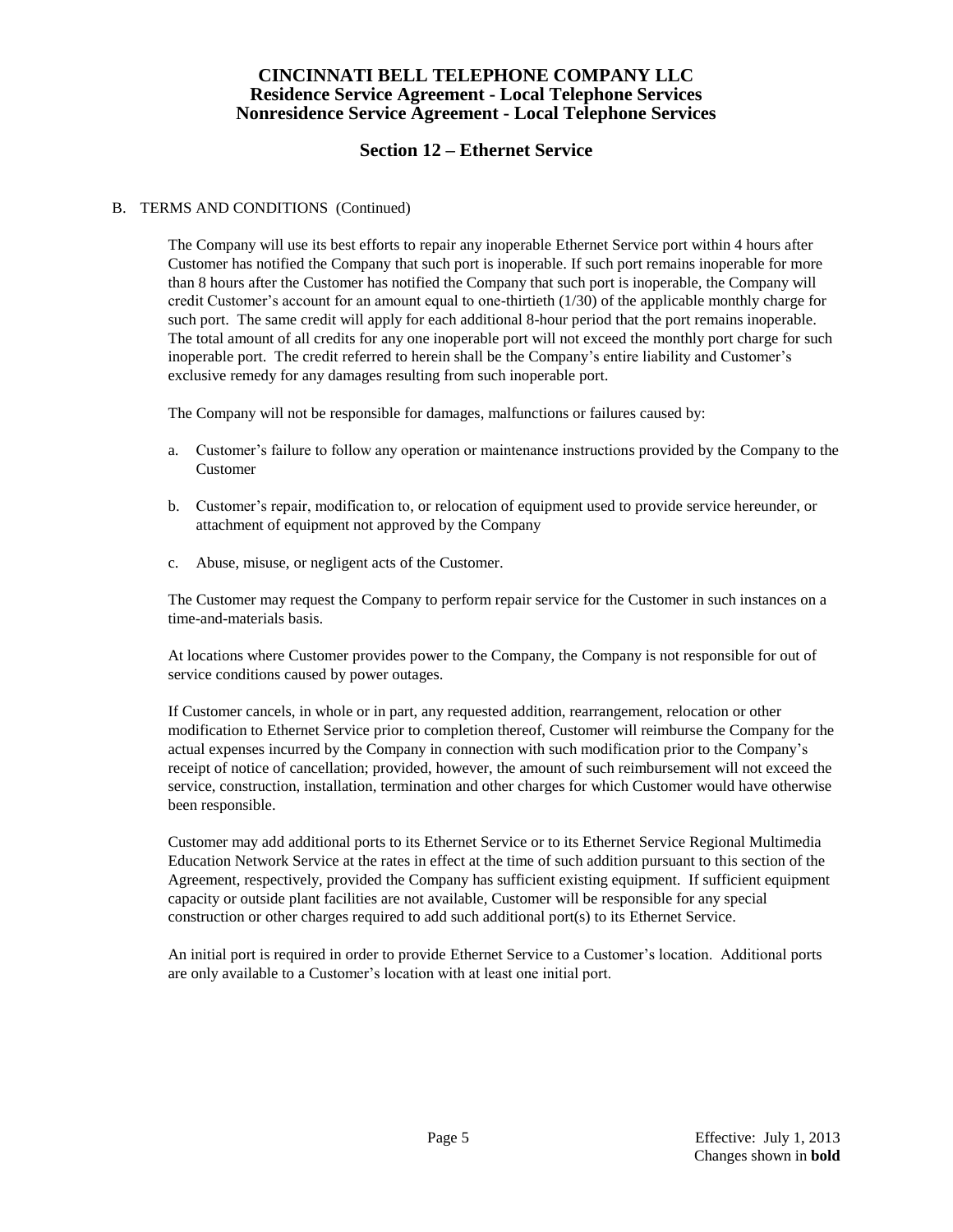## **Section 12 – Ethernet Service**

#### B. TERMS AND CONDITIONS (Continued)

The Customer must subscribe to the initial port in order to subscribe to an additional port. If the initial port is terminated at a Customer's location, then all Ethernet Service will be terminated at that location unless Customer wants to re-specify one of the additional ports as the initial port with the appropriate rates applied. An additional port can be terminated without terminating the initial port to a Customer's location.

Additional port discounts do not apply to different Customers at the same location.

Customer may move the location of its Ethernet Service to a location where sufficient central office capacity and outside plant facilities are available and retain the current monthly rates, but initial nonrecurring charges will be reapplied.

Customer will be responsible for all taxes, assessments or other charges (excluding taxes based on the Company's net income), imposed upon or relating to the provision or use of the products and services provided hereunder.

The rates and charges set forth for Ethernet Service provide for the furnishing of service where suitable facilities are available. Where special construction of facilities is necessary, special construction charges may apply.

2. Customer's Obligations

Customer will furnish, at its expense, such space, electrical power and environmental conditioning at Customer's premises as the Company may reasonably require in connection with performing its obligations hereunder. Customer will permit the Company reasonable access to Customer's premises, in accordance with Customer's normal security procedures, in connection with providing service hereunder.

Customer will provide, install and maintain, at its expense, all equipment and facilities necessary for LAN interconnection on the Customer's side of the Demarcation Point. Customer shall be responsible for insuring that the operating characteristics of such equipment and facilities are compatible with the Company's Ethernet Service and conform to the Technical Reference Specifications furnished by the Company to the Customer in connection with this Agreement.

Customer will cause its electrical signals at the Demarcation Point to conform to the applicable ANSI or IEEE standards. Any additional equipment or facilities necessary to comply with such standards shall be furnished by Customer at its expense.

Without the prior written consent of the Company, the Customer will not access, or attempt to access, any equipment or facilities furnished by the Company in connection with this Agreement. Customer will indemnify and hold harmless the Company, its officers, directors, employees and agents, from and against any loss or expense, of whatever nature, arising out of any unauthorized access to any equipment or facilities furnished by the Company in connection with this Agreement.